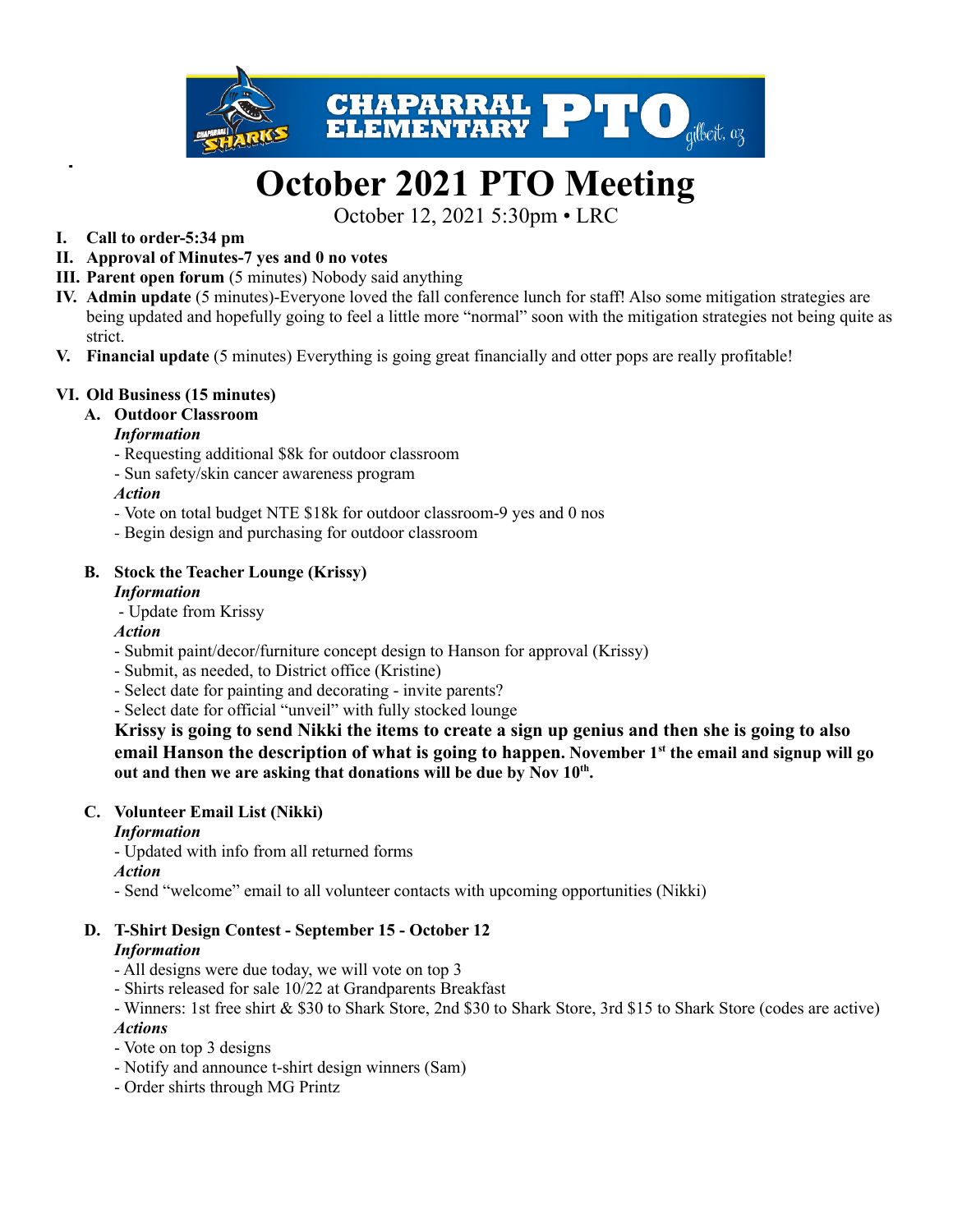## **E. Shark Store**

## *Information*

- Socks

- Can do a one time sale with direct orders to the company, or purchase stock and sell on our own.
- \$5 each, sell for \$8 each; sizes kindergarten to adult

## *Actions*

- Vote to approve adding socks to Shark Store-10 people voted yes and 0 people voted no

## **I. Recurring Business (10 minutes)**

## **A. Otter Pops - 10am-1:30pm**

## *Information*

-Need to purchase more otter pops - enough for October events

- 10/13 need 1 volunteer for each shift
- 10/27 need 1 volunteer for each shift
- 11/10 need 2 volunteers for each shift

## *Actions*

- Purchase more Otter Pops (Jill/Sam)
- Sign up for Otter Pop time slots as available

## **B. Ceiling Tile Sales**

## *Information*

- Parents have still not submitted designs from purchases last year
- Host paint area/booth at Fall Festival

## *Actions*

- Follow up with parents who purchased and have not submitted (Laura)
- Promote for this school year on social media, e-alert, and flyers (Sam)

## **C. Restaurant Nights (Kelley)**

## *Information*

- In-N-Out October 26

## *Actions*

- Promote on social media (Kelley/Sam)
- Distribute flyers/hats to teachers mailboxes by 10/24 (Kelley)

## **II. New Business (20 minutes)**

## **A. Skateland Social - October 15 (Hayley)**

## *Information*

- *-* come out and have fun! No volunteers needed!
- Skato will be on campus 10/15 during drop off to help remind families of the event
- 100% of ticket sales goes back to PTO

## *Action*

- Distribute flyers to teachers boxes by 10/13 (Hayley)

## **B. Grandparent's Breakfast - October 22 (Laura)**

## *Information*

- *-* Update from Laura
- Volunteers needed:
- 10/21 3:00-4:00pm: 5 set up/decor
- 10/22 6:30-8:15am: 4 set up 3 door greeters, 4 shark store, 4 food table greeters, 2 photo booth *Action*
- Copy and send flyers home by 10/13 (Laura)